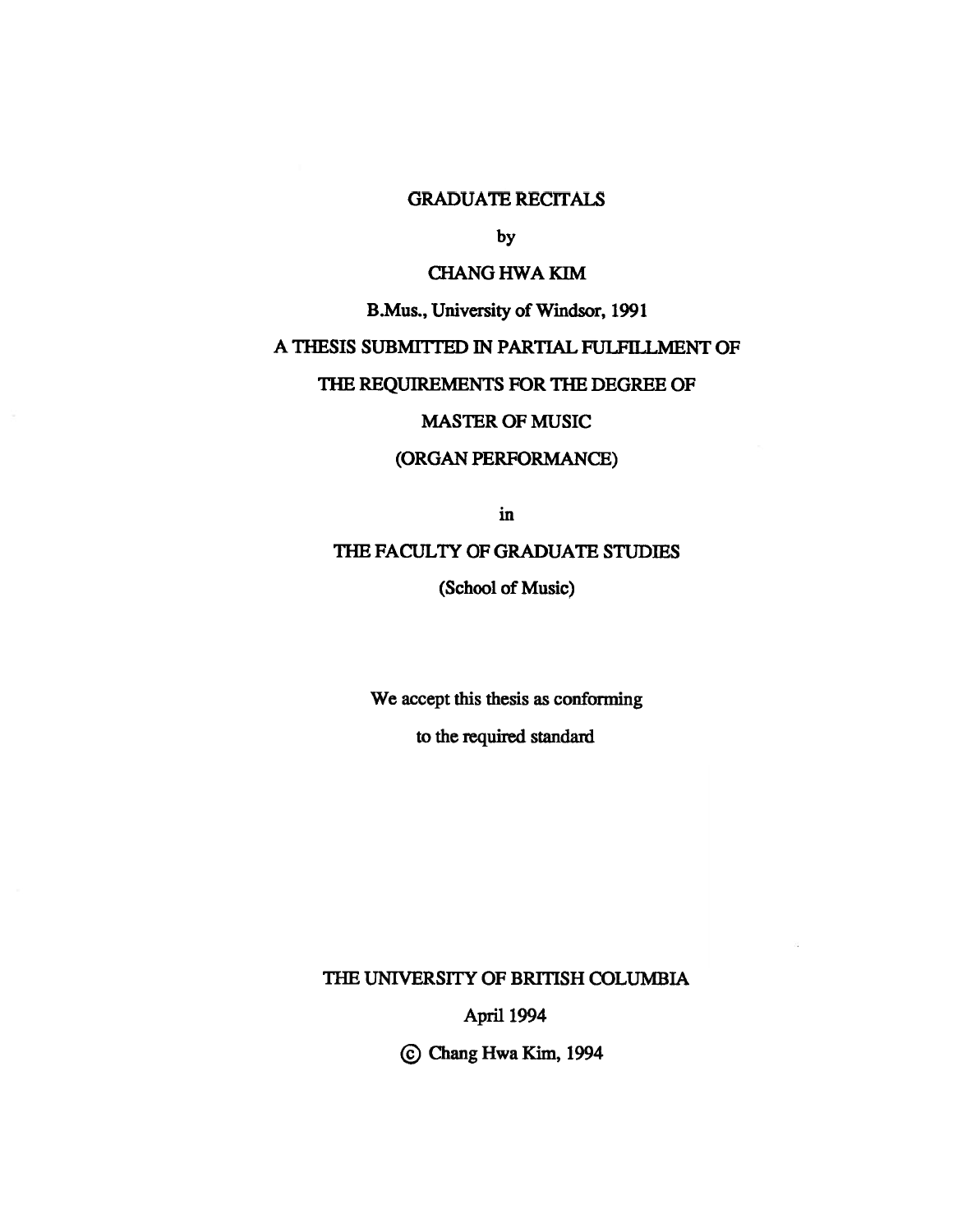In presenting this thesis in partial fulfilment of the requirements for an advanced degree at the University of British Columbia, <sup>I</sup> agree that the Library shall make it freely available for reference and study. <sup>I</sup> further agree that permission for extensive copying of this thesis for scholarly purposes may be granted by the head of my department or by his or her representatives. It is understood that copying or publication of this thesis for financial gain shall not be allowed without my written permission.

(Signature)

School MUSIC of

The University of British Columbia Vancouver, Canada

Date  $\frac{\sqrt{98.22}}{94}$ 

٠